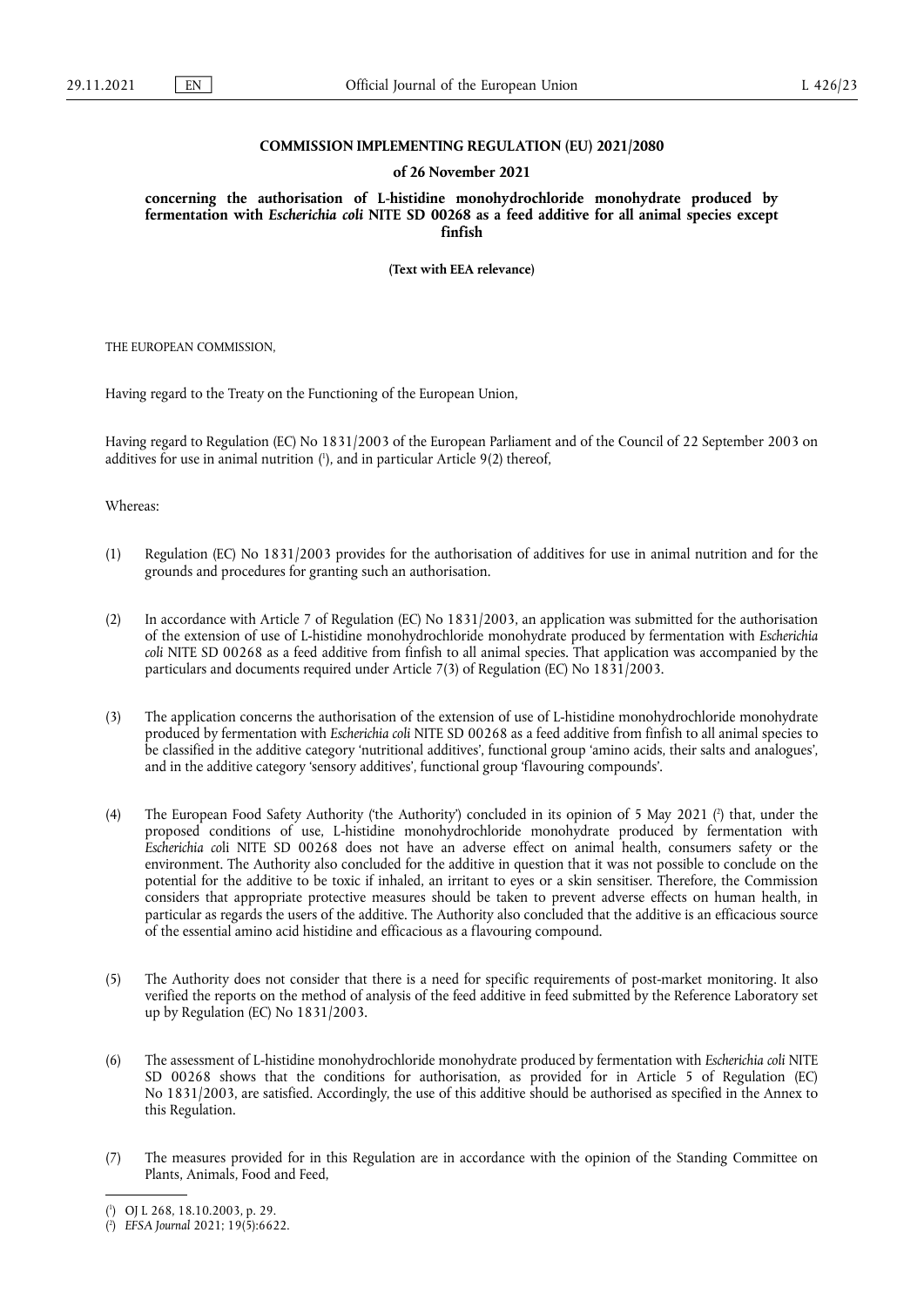HAS ADOPTED THIS REGULATION:

## *Article 1*

1. The substance L-histidine monohydrochloride monohydrate produced by fermentation with *Escherichia coli* NITE SD 00268 specified in the Annex, belonging to the additive category 'nutritional additives' and to the functional group 'amino acids, their salts and analogues', is authorised as a feed additive in animal nutrition subject to the conditions laid down in that Annex.

2. The substance L-histidine monohydrochloride monohydrate produced by fermentation with *Escherichia coli* NITE SD 00268 specified in the Annex, belonging to the additive category 'sensory additives' and to the functional group 'flavouring compounds' is authorised as a feed additive in animal nutrition subject to the conditions laid down in that Annex.

## *Article 2*

This Regulation shall enter into force on the twentieth day following that of its publication in the *Official Journal of the European Union*.

This Regulation shall be binding in its entirety and directly applicable in all Member States.

Done at Brussels, 26 November 2021.

*For the Commission The President* Ursula VON DER LEYEN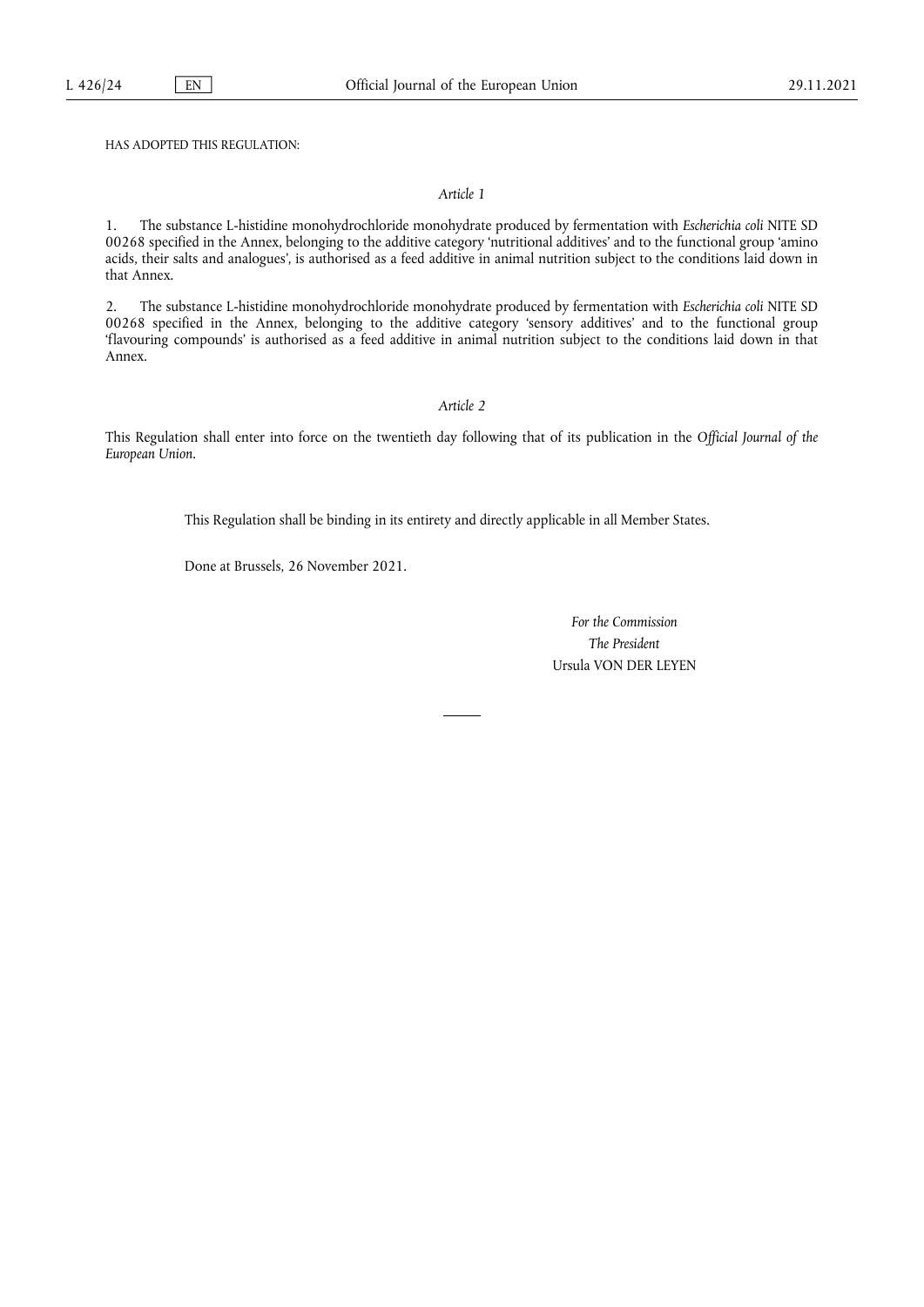<span id="page-2-0"></span>*ANNEX* 

| Identification<br>number of the<br>additive | Name of the<br>holder of<br>authorisation | Additive | Composition, chemical formula,<br>description, analytical method | Species or<br>category of<br>animal | Maximum<br>age | Minimum<br>content | Maximum<br>content                                               |                  | End of period of<br>authorisation |
|---------------------------------------------|-------------------------------------------|----------|------------------------------------------------------------------|-------------------------------------|----------------|--------------------|------------------------------------------------------------------|------------------|-----------------------------------|
|                                             |                                           |          |                                                                  |                                     |                |                    | I mg/kg of complete feed I<br>with a moisture content<br>of 12 % | Other provisions |                                   |

**Categor y: nutritional additives**

# **Functional group: amino acids, their salts and analogues**

| 3c351i | L-histidine<br>monohy-<br>drochloride<br>monohydrate | Additive composition<br>Powder with a minimum content of   species except<br>98 % L-histidine monohydrochloride   finfish<br>monohydrate and<br>72 % histidine and<br>a maximum content of 100 ppm<br>histamine<br>Characterisation of the active substance<br>L-histidine monohydrochloride<br>monohydrate produced by<br>fermentation with Escherichia coli<br><b>NITE SD 00268</b><br>Chemical formula: $C_3H_3N_2$ -CH <sub>2</sub> -CH<br>$(NH2)$ -COOH·HCl·H <sub>2</sub> O<br>CAS number: 5934-29-2<br>Einecs number 211-438-9<br>Analytical method (1)<br>For the quantification of histidine in<br>the feed additive:<br>high performance liquid chroma-<br>tography coupled with spectro-<br>photometric<br>detection<br>(HPLC-UV), | All animal |  | 1. In the directions for use of the<br>additive and premixture, the sto-<br>rage conditions and the stability to<br>heat treatment shall be indicated.<br>Declaration to be made on the la-<br>bel of the additive and premixture:<br>- 'The supplementation with<br>L-histidine monohydrochlor-<br>ide monohydrate shall be lim-<br>ited to the nutritional require-<br>ments of the target animal,<br>which depend on the species,<br>the physiological state of the<br>animal, the performance level,<br>environmental condi-<br>the<br>tions, the level of other<br>amino acids in the diet and<br>the level of essential trace ele-<br>ments, such as copper and<br>zinc.'<br>- 'Histidine content'.<br>For users of the additive and pre-<br>mixtures, feed business operators<br>shall establish operational proce-<br>dures and organisational mea-<br>sures to address the potential risks<br>by inhalation or dermal contact. | 19 December<br>2031 |
|--------|------------------------------------------------------|-----------------------------------------------------------------------------------------------------------------------------------------------------------------------------------------------------------------------------------------------------------------------------------------------------------------------------------------------------------------------------------------------------------------------------------------------------------------------------------------------------------------------------------------------------------------------------------------------------------------------------------------------------------------------------------------------------------------------------------------------|------------|--|-----------------------------------------------------------------------------------------------------------------------------------------------------------------------------------------------------------------------------------------------------------------------------------------------------------------------------------------------------------------------------------------------------------------------------------------------------------------------------------------------------------------------------------------------------------------------------------------------------------------------------------------------------------------------------------------------------------------------------------------------------------------------------------------------------------------------------------------------------------------------------------------------------------------------------------------|---------------------|
|        |                                                      |                                                                                                                                                                                                                                                                                                                                                                                                                                                                                                                                                                                                                                                                                                                                               |            |  | Where those risks cannot be<br>eliminated or reduced to a mini-<br>mum by such procedures and                                                                                                                                                                                                                                                                                                                                                                                                                                                                                                                                                                                                                                                                                                                                                                                                                                           |                     |

29.11.2021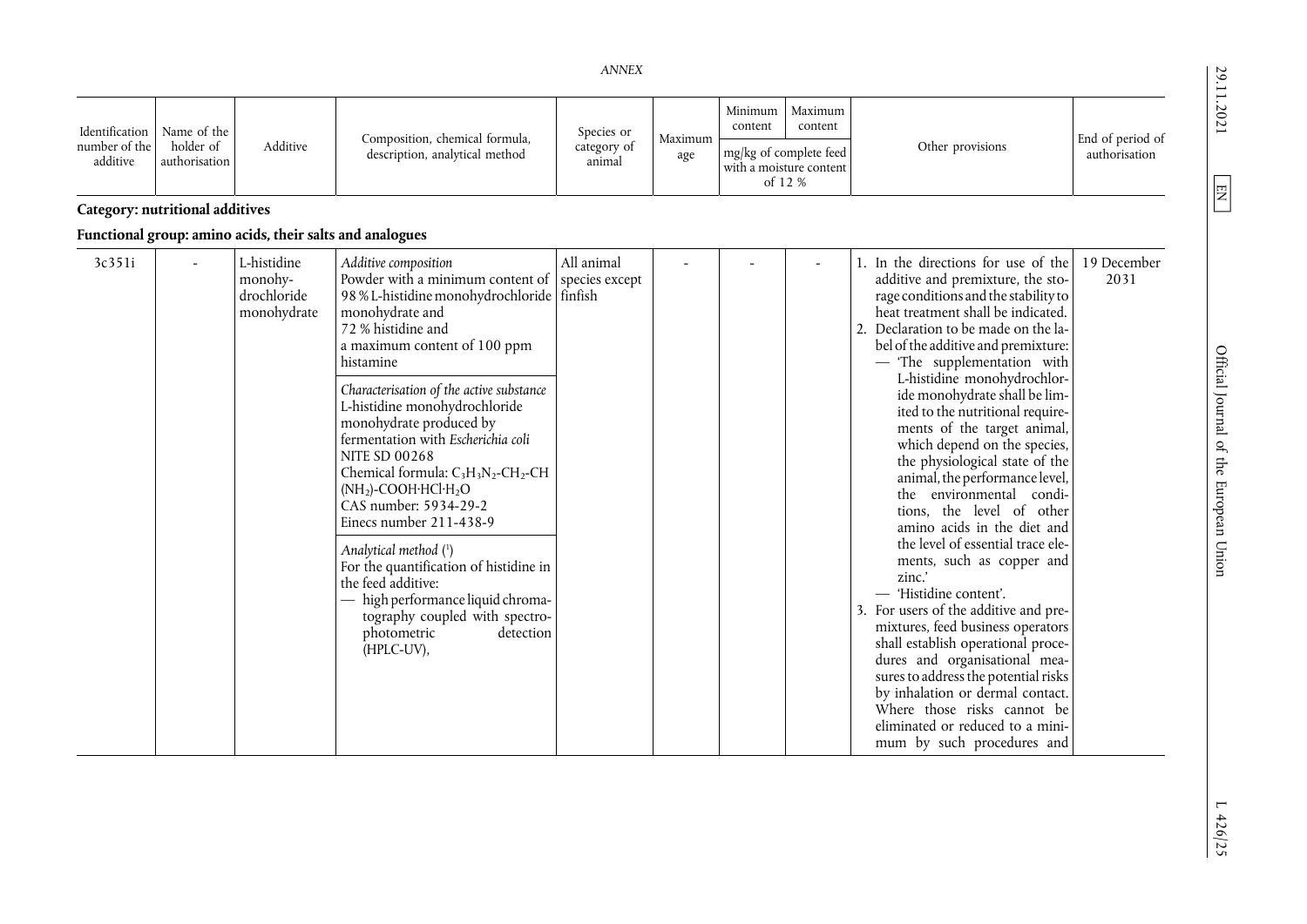|  | ion exchange chromatography<br>coupled with post-column deri-<br>vatisation and optical detection<br>$(IEC-VIS/FLD).$<br>For the quantification of histidine in<br>premixtures, feed materials and<br>compound feed:<br>- ion exchange chromatography<br>coupled with post-column deri-<br>vatisation and optical detection<br>(IEC-VIS), Commission Regula-<br>tion (EC) No 152/2009 (Annex<br>III, $F$ ).<br>For the quantification of histamine in<br>the feed additive:<br>- high performance liquid chroma-<br>tography coupled to a spectro-<br>photometric<br>detection<br>(HPLC-UV). |  |  | measures, the additive and pre-<br>mixtures shall be used with appro-<br>priate personal protective equip-<br>ment, including eyes, skin and<br>breathing protection. |  |
|--|----------------------------------------------------------------------------------------------------------------------------------------------------------------------------------------------------------------------------------------------------------------------------------------------------------------------------------------------------------------------------------------------------------------------------------------------------------------------------------------------------------------------------------------------------------------------------------------------|--|--|-----------------------------------------------------------------------------------------------------------------------------------------------------------------------|--|
|--|----------------------------------------------------------------------------------------------------------------------------------------------------------------------------------------------------------------------------------------------------------------------------------------------------------------------------------------------------------------------------------------------------------------------------------------------------------------------------------------------------------------------------------------------------------------------------------------------|--|--|-----------------------------------------------------------------------------------------------------------------------------------------------------------------------|--|

# **Categor y: Sensory additives**

## **Functional group: Flavouring compounds**

| 3c351i | L-histidine<br>monohy-<br>drochloride<br>monohydrate | Additive composition<br>Powder with a minimum content of species<br>98 % L-histidine monohydrochloride<br>monohydrate and<br>72 % histidine and<br>a maximum content of 100 ppm<br>histamine<br>Characterisation of the active substance<br>L-histidine monohydrochloride<br>monohydrate produced by<br>fermentation with Escherichia coli<br><b>NITE SD 00268</b> | All animal |  | 1. The additive shall be incorporated   19 December<br>into the feed in the form of a pre-<br>2031<br>mixture.<br>2. In the directions for use of the<br>additive and premixture, the sto-<br>rage conditions and the stability to<br>heat treatment shall be indicated.<br>3. On the label of the additive the<br>following shall be indicated: 'Re-<br>commended maximum content<br>of the active substance of com-<br>plete feed with a moisture content<br>of 12 %: 25 mg/kg. |
|--------|------------------------------------------------------|--------------------------------------------------------------------------------------------------------------------------------------------------------------------------------------------------------------------------------------------------------------------------------------------------------------------------------------------------------------------|------------|--|-----------------------------------------------------------------------------------------------------------------------------------------------------------------------------------------------------------------------------------------------------------------------------------------------------------------------------------------------------------------------------------------------------------------------------------------------------------------------------------|

 $L$  426/26

 $\boxed{EN}$